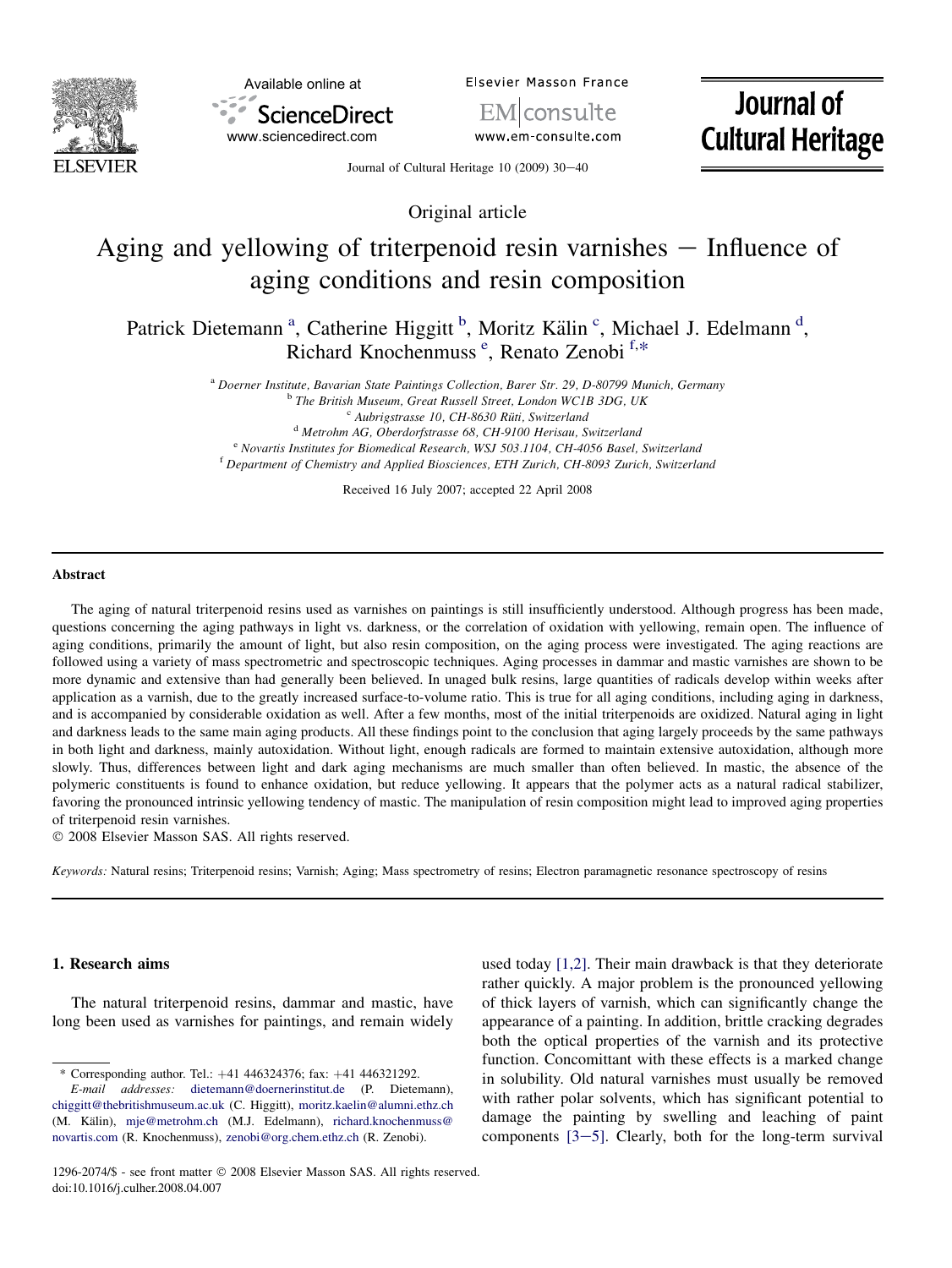and an improved visual appearance of valuable works of art, it is desirable to better understand the aging behavior of these resins.

## 2. Introduction

Various authors have studied the aging of triterpenoid resins, with the goal of understanding and slowing their deterioration  $[6-15]$  $[6-15]$  $[6-15]$ . The main degradation pathway is autoxidation, an oxidative radical chain reaction [\[16,17\]](#page-10-0): after the chain is initiated by formation of a radical (step 1), oxygen from the air is inserted (step 2). The resulting peroxy radical abstracts a hydrogen atom from another molecule, leading to a hydroperoxide and a new radical that propagates the chain reaction (step 3). Recombination of two radicals terminates the chain (step 4). However, the homolytic cleavage of peroxide bonds formed in the process leads to two new radicals (branching of the chain, step 5), allowing autoxidation to proceed despite some degree of recombination. The cleavage of peroxide bonds can be induced both thermally and by light [\[16,17\].](#page-10-0)

In pioneering work, De la Rie monitored the changes in solubility, oxidation and yellowing of dammar artificially aged by exposure to light and heat, and the influence of added stabilizers  $[18-20]$  $[18-20]$ . He found that in the presence of light, extensive oxidation proceeded by autoxidation, but yellowing was limited. Yellowing was explained as a secondary nonoxidative thermal process which takes place among autoxidation products. It was found to be particularly strong when photoaged varnishes were subsequently thermally aged [\[18\]](#page-10-0). Van der Doelen et al. focused mainly on the study of naturally aged dammar and mastic varnishes from paintings and followed their degradation by identification of individual oxidation products on a molecular level  $[21-24]$  $[21-24]$ . She identified differences in aging pathways under natural and artificial aging conditions. Varnishes aged in a xenon-arc weatherometer revealed extensive A-ring oxidation by a Norrishtype reaction that did not occur during natural aging [\[23\].](#page-10-0)

Zumbühl et al. applied graphite-assisted laser desorption/ ionization mass spectrometry (GALDI-MS) to the study of light-induced aging of dammar and mastic varnishes [\[2,25\]](#page-9-0). This new method allowed sensitive detection of a very wide variety of oxidation products, especially in the early stage of aging. It was demonstrated that aging of a single triterpene compound results in literally hundreds of oxidation and aging products, and up to seven oxygen atoms can be incorporated into a single triterpenoid molecule [\[26\].](#page-10-0) Additionally, it was demonstrated that oxidation also takes place in darkness, and on a relatively short timescale, within weeks and months, rather than years and decades [\[10,27,28\].](#page-9-0)

Application of electron paramagnetic resonance spectroscopy (EPR) to the problem revealed rather large quantities of radicals in all dammar and mastic varnishes, regardless of the aging conditions to which they had been exposed [\[27\]](#page-10-0). The combined facts that oxidation proceeds in darkness and radicals are present under all conditions led to the conclusion that autoxidative radical chain reactions also take place in darkness

and are not dependent on continuous exposure to light. It might have been expected that without continuous light exposure, the radical termination rate (step 4 of autoxidation) exceeds the radical formation rate (steps  $1 + 5$ ) since light is supposed to be the main source of radicals (step 1). In that case, autoxidation would almost drop to zero in darkness. This study thus suggested that aging pathways in light and darkness are actually quite similar, in contrast to earlier assumptions.

The similarities and differences between the aging pathways in light and darkness are addressed in more detail in this work. New data from aging studies and an investigation of radical kinetics give deeper insight into the aging processes and dynamics. Additionally, the resin composition and its influence on aging properties is examined. The importance of composition emerged from a study of mastic harvested on the island of Chios, Greece. In this work, the resin exuding from the trees was protected from sunlight irradiation during harvest. This dark harvested mastic was shown to be devoid of a polymer fraction and, in bulk form, contains only very low amounts of radicals [\[29\]](#page-10-0). Photoaging of the dark harvested mastic resulted in significant oxidation, but markedly reduced yellowing. This led to the conclusion that the mastic polymer might play an important role in the pronounced yellowing predisposition of mastic.

# 3. Experimental part

#### 3.1. Methodologies

Several triterpenoid resins were naturally aged in darkness, under museum conditions (low levels of light without UV at the Art Museum Zurich) and in a window (high light intensities with UV). Changes over time were monitored using a variety of analytical methods: infrared spectroscopy (FTIR), GALDI-MS, EPR, ultraviolet/visible spectroscopy (UV/VIS) and gas chromatography-mass spectrometry (GC-MS). FTIR spectroscopy was performed with a Perkin-Elmer System 2000, equipped with an i-Series IR/VIS microscope. UV/VIS measurements were performed on an Uvikon 940 spectrophotometer (a 2-beam instrument), Kontron Instruments (Watford, Herts, UK). GC-MS analysis is described in detail elsewhere [\[29\],](#page-10-0) GALDI-MS and EPR spectroscopy in [\[14,27\]](#page-10-0).

## 3.2. Materials

The influence of resin composition was studied by aging 6 different resins: dammar, commercial mastic as used by restorers, the best commercially available mastic, mastic harvested in the absence of sunlight, mastic harvested after 4 days in sunlight, and mastic without polymer.

As used by restorers, conventional mastic resin is typically many years old and extensively oxidized and yellowed [\[27\]](#page-10-0). ''Batavia'' dammar and conventional commercial mastic were obtained from Kremer Pigmente (Aichstetten, Germany). Both resins were stored in a cabinet for several years prior to use. Fresh commercial mastic (Large Tears No. 1 and No. 3) was obtained directly from the Chios Gum Mastic Growers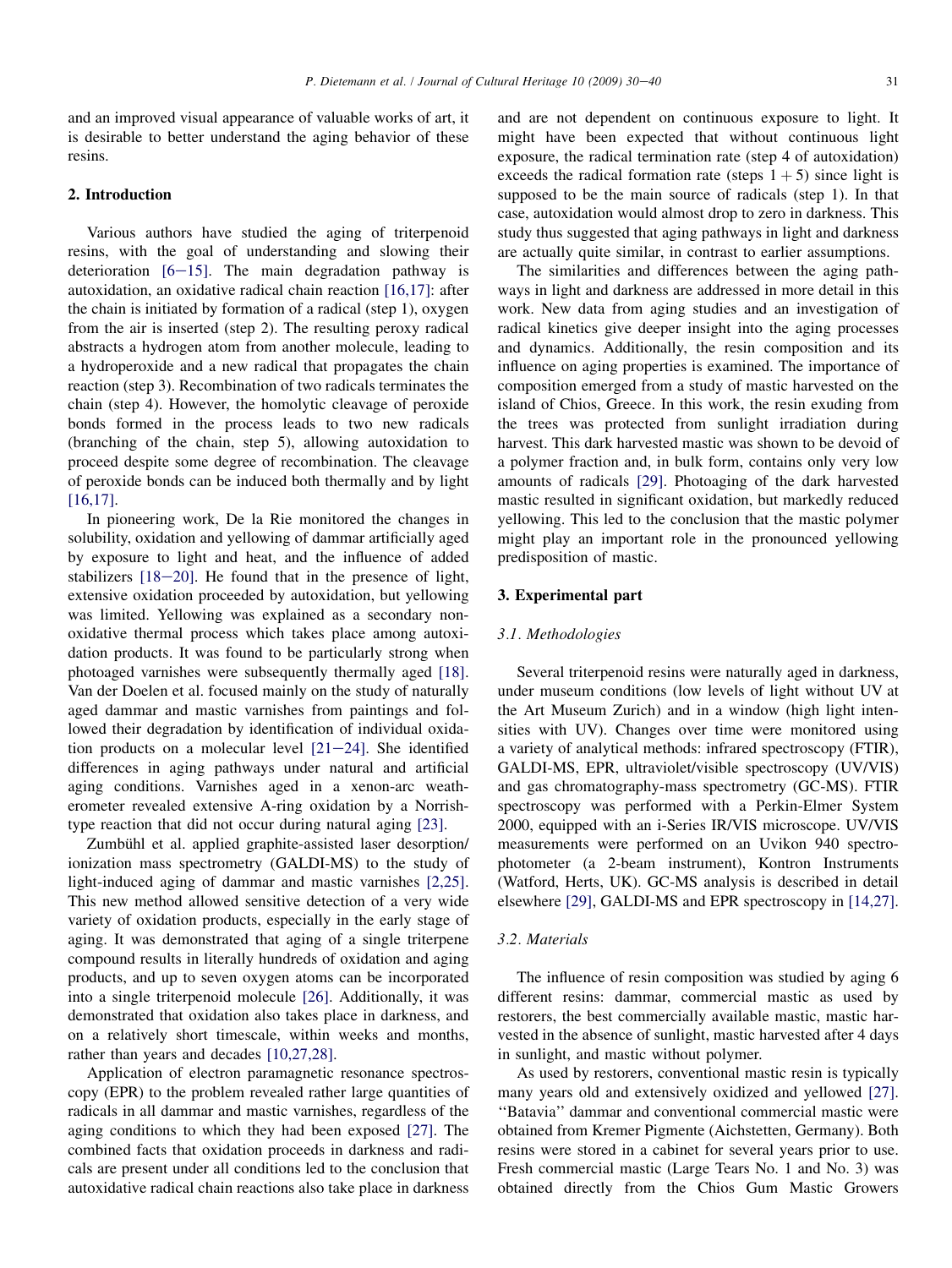<span id="page-2-0"></span>Association (Chios, Greece) [\[30\].](#page-10-0) It is only  $1-2$  years old, and the small surface-to-volume ratio of the large beads minimizes oxidation of the resin during storage [\[29\]](#page-10-0). ''Best commercially available'' mastic corresponds to fresh Large Tears No. 1. For polymer removal, Large Tears No. 3 were dissolved in dichloromethane and precipitated with methanol three times.

Harvesting of mastic without sunlight exposure results in suppressed radical and polymer formation [\[14,29\].](#page-10-0) In such samples, light-induced radical autoxidation has not been initiated, so oxidation of the resin could be expected to be slower. Mastic harvested in darkness was collected near Pyrgi during two visits on the island of Chios in September 2000 and October 2001, immediately before the start of the aging study. The branches of the trees were wrapped in aluminum foil to protect the resin from sunshine. The resin was transferred to sealed containers in the early morning or late evening to avoid any exposure to direct sunlight (see [\[29\]](#page-10-0) for more details). Freshly harvested mastic is colorless and oxidation is minimal.

The resins were dissolved in a Shellsol T/ethanol (20 vol%) mixture. Shellsol T was obtained from Kremer Pigmente, and ethanol puriss p.a. from Fluka (Buchs, Switzerland). The solutions were sprayed on anodized aluminum plates and dried for 19 days in a room without artificial light and only a small amount of UV-free daylight prior to aging. Natural aging was carried out simultaneously in darkness (in a drawer), under museum conditions (exhibition room, Art Museum Zurich) and in daylight through window glass. Aging under daylight conditions took place in a northwest-facing window, with several hours of direct sunlight irradiation in summer. A large glass facade opposite the window reflected sunlight throughout the day.

Samples from the varnishes were taken by scraping an area of ca.  $50 \text{ cm}^2$ , which resulted in about 20 mg of sample, thus indicating that the dry varnish thickness was around  $4 \mu m$ . The ca. 20 mg powder was placed in an EPR tube, and the EPR analysis carried out as soon as possible. The content of the tube was then dissolved in 5 ml of freshly distilled THF (Fluka) for UV/VIS analysis. Special care was taken to use freshly distilled THF and collect spectra without any delay after preparation of the solutions. UV/VIS spectra were normalized to a concentration of 4.0 mg/ml for direct comparison.

## 4. Results

The key results on the influence of conditions and resin composition on aging and yellowing of triterpenoid varnishes are presented here. The complete set of analytical data obtained from all resins in all experiments may be found in the thesis of Dietemann [\[14\]](#page-10-0).

# 4.1. Oxidation

Oxidation proceeded very rapidly in all of the resins investigated, and under all aging conditions, including in darkness. This can easily be seen by GALDI-MS (Fig. 1), and also by GC-MS [\(Fig. 2\)](#page-3-0). In GALDI-MS, analytes are desorbed



Fig. 1. GALDI mass spectra of films of dammar (triterpenoid part): fresh (upper), naturally aged for 7 weeks in a window (2nd), and aged for 31 weeks in darkness (3rd), under museum conditions (4th), and in a window (lower). Strong oxidation after a short time is revealed by mass shifts towards higher masses, while further oxidation leads to degradation products with lower masses than the initial triterpenoids. The degree of oxidation is similar after 7 weeks in intense light with UV (window) and 31 weeks in darkness or moderate amounts of light without UV (museum conditions). The similarity of the spectra suggests that aging pathways are similar in light and darkness. (The signal at m/z 413 is a contaminant in the spectrometer.)

without fragmentation and detected as sodium adducts, due to added sodium chloride. Thus, each analyte only results in one signal at an m/z value corresponding to  $(M + Na)^+$  [\[26,27\]](#page-10-0), see [Table 1.](#page-3-0) Oxidation of a pure triterpenoid compound results in a wide variety of products with mass increments of 14 and 16 Da [\[26\].](#page-10-0) These increments are explained by incorporation of oxygen atoms (16 Da) and simultaneous loss of hydrogen atoms. Allylic oxidation of a double bond, for example, results in a mass increment of 14 Da  $(+O-2H)$ . Comparison of Figs. 1 and 2 reveals that many more aging products are formed than detected and identified by GC-MS. GC may suffer from low sensitivity or insufficient resolution of some substances, or lack of volatility of polar compounds.

In Fig. 1, the degree of oxidation is similar after 7 weeks in light and 31 weeks in darkness. Furthermore, the similarity of the spectra suggests that aging pathways are similar in light and darkness. The main aging pathways as reported by Van der Doelen et al. [\[23\]](#page-10-0) are  $5 \rightarrow 15$ , 16, or  $8 \rightarrow 17$ , 19, 14 (numbers refer to components in [Table 1\)](#page-3-0). It is evident that after only a few months, the main components of the resins are at least 50% oxidized. FTIR spectroscopy reveals that oxidation under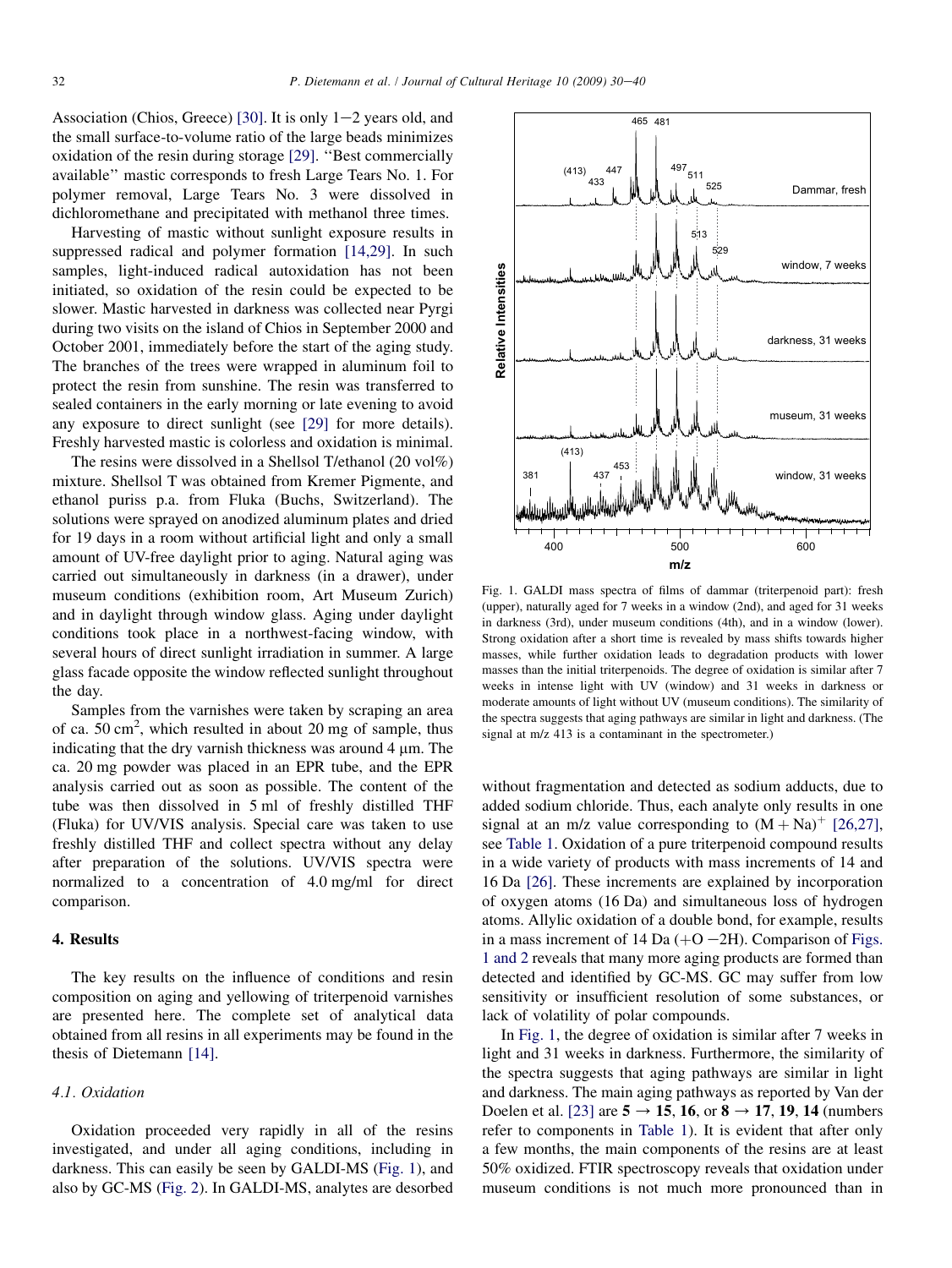<span id="page-3-0"></span>

Fig. 2. Gas chromatograms of films of dammar, naturally aged for 1 (upper) and 42 weeks in darkness (middle) and in a window (lower, inset: magnification). The initial triterpenoids are oxidized to a large extent even after 42 weeks of dark aging. After 42 weeks of natural aging in a window (high light intensities), even the primary oxidation products are further decomposed (low intensities in GC). The labels refer to Table 1.

darkness [\(Fig. 3\)](#page-4-0), confirming the GALDI-MS results in [Fig. 1](#page-2-0). This demonstrates that moderate amounts of light without UV (museum conditions) only slightly enhance the oxidation compared to that occurring in darkness. In contrast, intense direct sunlight through a window (up to 30,000 lux [\[14\]\)](#page-10-0), results in much stronger oxidation, as expected. The presence of large amounts of degradation products ( $m/z < 460$ ) may be characteristic for aging under high light intensities.

The fact that the same aging products are identified by GC-MS under all aging conditions is a further indication that the aging processes in both light and darkness are basically the same, although the reaction rates may differ. This was true for all the resins tested [\[14\]](#page-10-0). Notable by their absence are Norrishtype aging products that develop from photolytic UV cleavage of C-C bonds in  $\alpha$ -position to ketones. These compounds are characteristic for xenon-arc weatherometer aging, but were not reported by Van der Doelen et al. [\[23\]](#page-10-0) in naturally aged

#### Table 1

Compounds identified in fresh and aged dammar by GC-MS. Compounds marked with \* were methylated prior to analysis. The m/z values correspond to sodium adducts as detected in GALDI-MS.

| Label          | Compound name                                                          | <b>MW</b> | m/z          |
|----------------|------------------------------------------------------------------------|-----------|--------------|
|                |                                                                        | [Da]      | $(M + Na)^+$ |
|                | In fresh resins (unoxidized compounds)                                 |           |              |
| 1              | Dammaradienone                                                         | 424       | 447          |
| $\overline{2}$ | nor-β-Amyrone                                                          | 410       | 433          |
| 3              | Dammaradienol                                                          | 426       | 449          |
| $\overline{4}$ | nor-α-Amyrone                                                          | 410       | 433          |
| 5              | Dammarenolic acid*                                                     | 458       | 481          |
| 6              | $\alpha$ -Amyrin                                                       | 426       | 449          |
| 7              | Oleanonic acid*                                                        | 454       | 477          |
| 8              | Hydroxydammarenone                                                     | 442       | 465          |
| 9              | Oleanonic aldehyde                                                     | 438       | 461          |
| 10             | Dammarenediol                                                          | 444       | 467          |
| 11             | Ursonic acid*                                                          | 454       | 477          |
| 12             | Ursonic aldehyde                                                       | 438       | 461          |
| 13             | Hydroxyhopanone                                                        | 442       | 465          |
|                | Oxidation products                                                     |           |              |
| 14             | Hexakisnor-dammaran-3,20-dione                                         | 358       | 381          |
| 15             | 20,24-Epoxy-25-hydroxy-3,4-seco-4(28)-                                 | 474       | 497          |
|                | dammaren-3-oic acid*                                                   |           |              |
| 16             | 3,4-Seco-2-carboxy-25,26,27-trisnor-4(28)-<br>dammareno-24,20-lactone* | 430       | 453          |
| 17             | 20,24-Epoxy-25-hydroxy-dammaran-3-one                                  | 458       | 481          |
| 18             | 20,24-Epoxy-25-hydroxy-dammaran-3-ol                                   | 460       | 483          |
| 19             | 3-Oxo-25,26,27-trisnordammarano-24,20-                                 | 414       | 437          |
|                | lactone                                                                |           |              |
| 20             | 17-Hydroxy-11-oxo-nor-β-amyrone                                        | 440       | 463          |
| 21             | 11-Oxo-oleanonic acid*                                                 | 468       | 491          |
| 22             | 17-Hydroxy-11-oxo-nor-α-amyrone                                        | 440       | 463          |
| 23             | 11-Oxo-ursonic acid*                                                   | 468       | 491          |
| Oct            | ocotillone type oxidation products                                     |           |              |

varnishes from paintings. They thus concluded that UV light should be excluded to accurately simulate natural aging. The present study shows that Norrish-type aging products are also absent from samples naturally aged under harsh conditions with very high light intensities including the UV component transmitted by window glass. Presumably a glass-filtered xenon-arc weatherometer generates too much light at wavelengths of  $320-350$  nm and thus does not simulate even harsh natural window-filtered daylight due to overproportional acceleration of UV-induced photolytic reactions. This would explain the difference in the amounts of Norrish-type products.

The Norrish reaction is an example of a *photolytic* reaction, in which a molecule dissociates directly after absorption of light. In contrast, Feller distinguishes a photochemical reaction as proceeding by secondary processes after excitation of a molecule by light [\[17, p. 47/48\].](#page-10-0) An example would be the decomposition of peroxides by a sensitized mechanism [\[31\]:](#page-10-0) the sensitizer molecule, such as a ketone, absorbs light and transfers the energy to an acceptor, the peroxide. The peroxide would decay, but the sensitizer itself is not altered. The absence of products that are characteristic of photolytic reactions in naturally light aged samples supports the hypothesis that aging processes in both light and darkness are similar. Light can accelerate the process by increasing the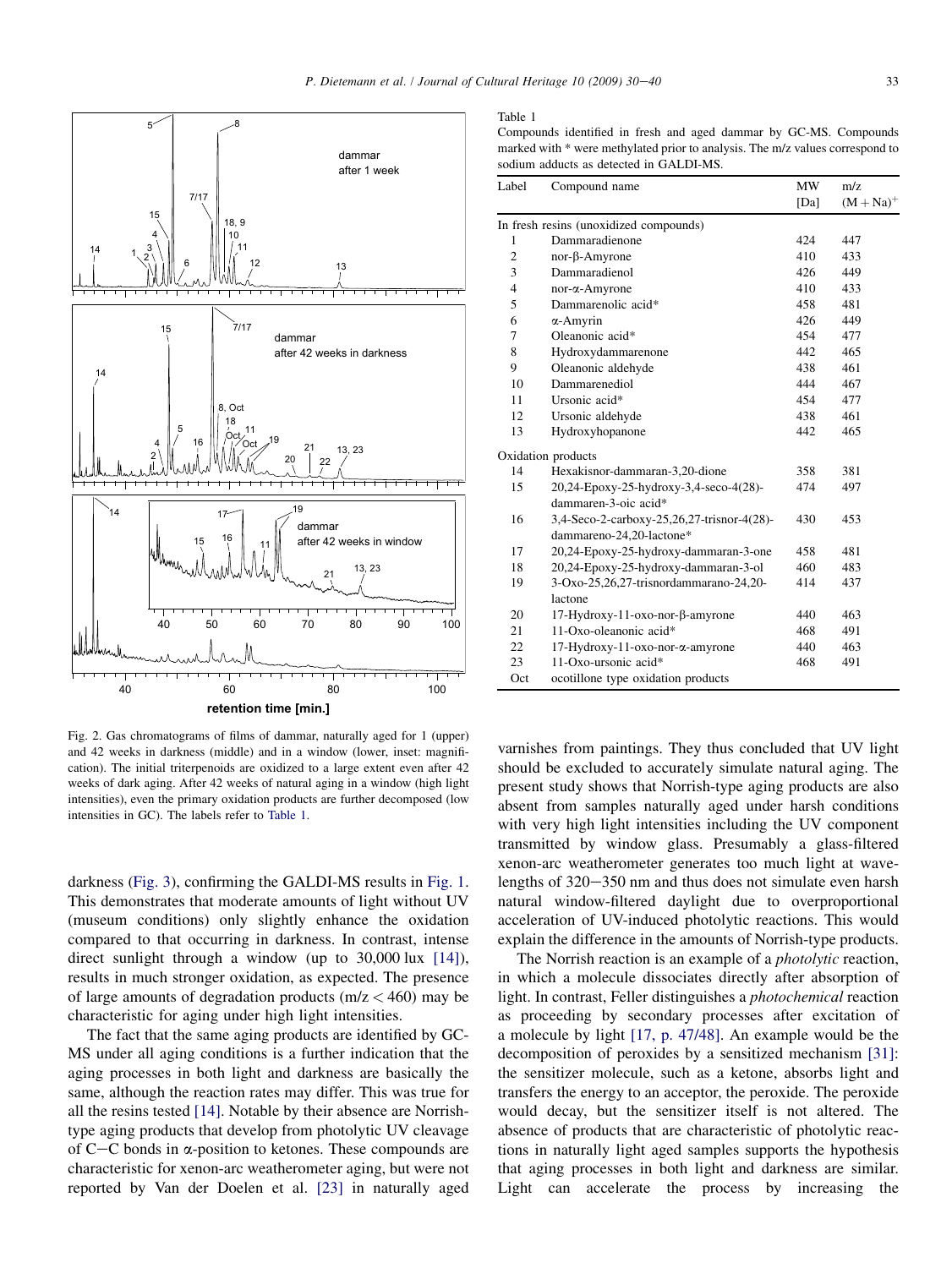<span id="page-4-0"></span>

Fig. 3. FTIR spectra of mastic harvested in darkness (upper), commercial mastic (middle) and dammar (lower), unaged and aged for 42 weeks in darkness, under museum conditions and in a window. Resins aged in darkness are considerably oxidized after 42 weeks (increased absorbance at 3600- $2500 \text{ cm}^{-1}$  (OH),  $1800-1600 \text{ cm}^{-1}$  (C = O) and  $1500-800 \text{ cm}^{-1}$  (C-O)). A similar degree of oxidation can be seen in varnishes aged in darkness and in a museum, but aging in a window (high light intensities with UV) considerably enhances oxidation. Differences between the various mastic resins are rather small for a given aging condition. Spectra were normalized to an absorbance of 1.0 at the C-H stretching vibration band  $(2950 \text{ cm}^{-1})$ .

concentration of primary radicals that can also be formed thermally (see Sections 4.2 and 4.3).

The differences in oxidation of resins aged under the same conditions were rather small. Especially notable is that the initial degree of oxidation of the bulk material had little effect on aging of the film. Both, mastic with small surface-tovolume ratio (Large Tears No. 1) and mastic harvested without sunlight irradiation, were minimally oxidized at the time of varnish film preparation, but subsequently aged in a fashion similar to the lower quality materials. Thus, suppressing the beginning of the degradation chain in the bulk resin (step 1 of autoxidation) cannot slow the degradation process down once a thin film with large surface-to-volume ratio is formed. This confirms the findings of a previous study [\[29\].](#page-10-0)

The presence or the absence of the mastic polymer fraction had a clear effect on oxidation in varnish films. When this fraction is removed, oxidation is faster and more extensive. This was apparent in the naturally aged samples, but even more pronounced in artificially aged samples described else-where [\[14\]](#page-10-0). Fig. 4 shows both enhancement of oxidation when the polymer fraction is removed from commercial mastic, and decreased oxidation when polymer is added. All three samples derive from the same mastic sample. One aliquot was used as an unaltered control while the polymer fraction of the second aliquot was removed and added to the third.



Fig. 4. GALDI mass spectra of mastic films with variable amounts of polymer, artificially photoaged for 880 h. Oxidation and decomposition are enhanced with lower amounts of polymer, suggesting that the mastic polymer retards oxidation of the triterpenoids.

# 4.2. Radicals in natural aging of varnishes

Extensive, rapid oxidation has a strong positive correlation with radical concentrations in natural resin varnishes, regardless of storage conditions [\[27,29\].](#page-10-0) This indicates that the main oxidation pathway is the autoxidative radical chain reaction, both in light and in darkness. This view is also supported by the results of the natural aging study and the kinetics of radical formation and decay (Section [4.3](#page-5-0), see below).

[Fig. 5](#page-5-0) depicts the development of radical concentrations during natural aging. Few radicals  $(2-5 \text{ nmol/g})$  were observed in the 19-day drying period after applying the resins as varnishes. During that time, the varnishes were stored in a room with very low light levels without UV. The end of this drying period was then taken as the origin of the time axis in [Fig. 5](#page-5-0). When the films are subsequently stored in darkness, the radical content does not drop to zero, as could be expected if photochemical initiation reactions are necessary, but instead increases steadily to ca. 10 nmol/g ([Fig. 5,](#page-5-0) lower). During storage in light, the radical content increases more rapidly, to ca.  $15-20$  nmol/g (museum conditions), or  $30$  nmol/g (window). These are very large values which are probably explained by the very high surface-to-volume ratio of the ca. 4 mm-thick films. Lower concentrations reported earlier, ca. 5 nmol/g of radicals in darkness and ca. 15 nmol/g in light (in a window), were obtained from thicker films of  $15-25 \mu m$ [\[27\]](#page-10-0).<sup>1</sup> The strong influence of the surface-to-volume ratio on

 $1$  The results reported in [\[27\]](#page-10-0) were too high by a factor of 5, due to a calibration error. The values given here are corrected.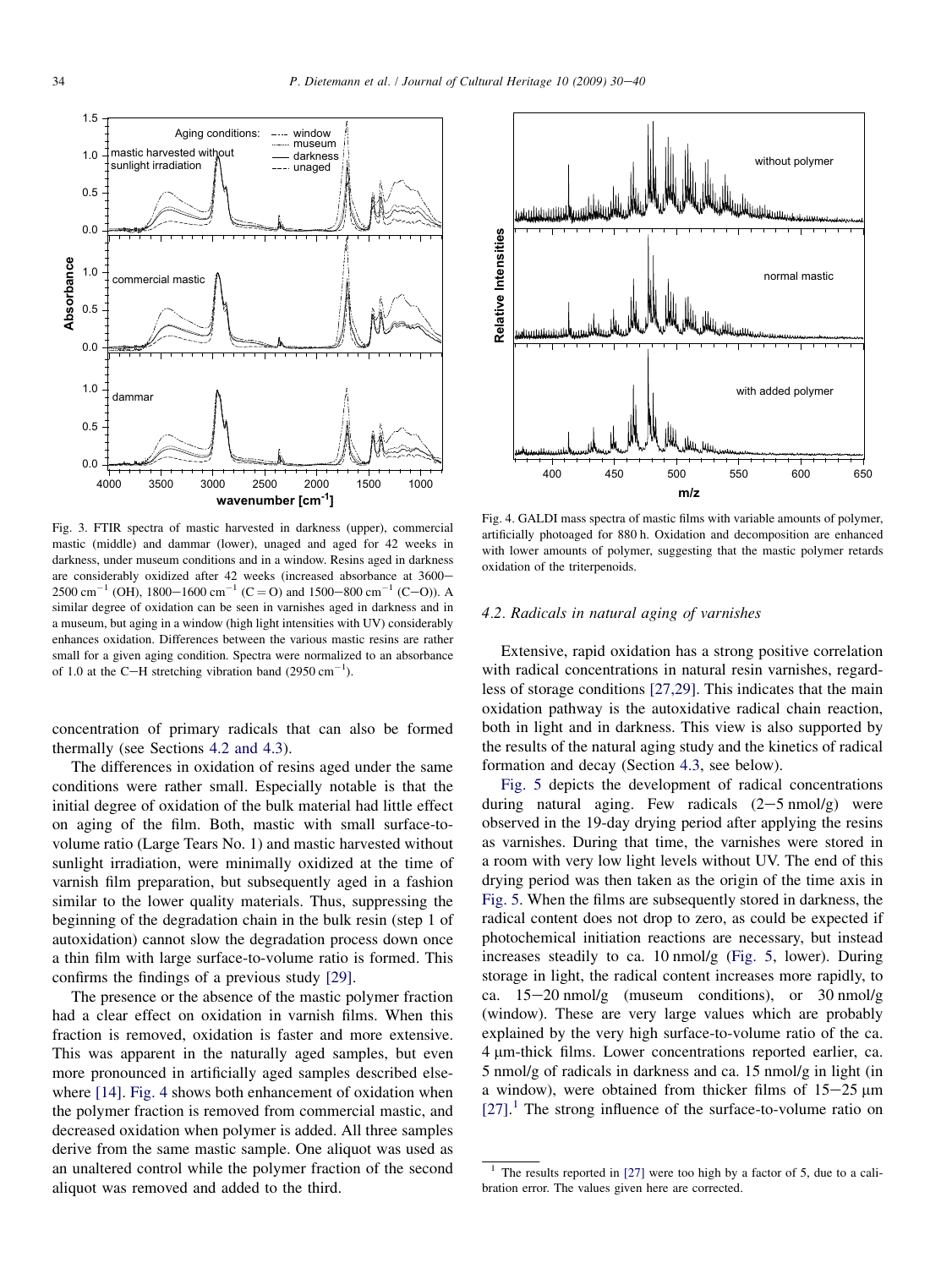<span id="page-5-0"></span>

Fig. 5. Radical concentrations in naturally aged varnishes. Samples were aged in darkness (lower), under museum conditions (UV-free light of moderate intensities, middle) and in a window (high light intensities with UV, upper). The radical concentrations in the window are also influenced by the amount of sunlight, i.e. time of the year (top of graph). Error bars indicate the estimated error of 20%.

radical concentration is also known from mastic beads [\[29\]](#page-10-0). Further, these results correlate well with the observation of De la Rie and Theodorakopoulos that photoaging degradation products are formed only in a surface layer of  $\langle 8 \mu m | 18 \rangle$ , or  $7-15$  µm [\[15,32\]](#page-10-0), respectively.

While always positively correlated, radical content and oxidation are roughly proportional only early in the aging process [\[27\]](#page-10-0). Although the amount of radicals in the samples aged in the museum is double as high as in the dark aged samples, the amount of oxidation judged by FTIR or MALDI-MS is only slightly higher. The amount of light in the window is  $10-100$ -fold higher than in the museum, and the oxidation is much more progressed. Nevertheless, the radical concentrations in all the window aged samples is only less than 50% higher. For the latter, two explanations are possible. First, the amount of radicals measured could be lower than the actual values due to an artifact of the sampling procedure: samples of the window aged varnishes were scraped off the substrate in the morning hours, to minimize large fluctuations caused by recent weather conditions. Thus, all of these samples were taken after a dark period of several hours that allowed the radical concentrations to drop to some extent (see radical kinetics below, Table 2). In other words, radical concentrations in the window aged samples are probably higher during the

#### Table 2

Development of radical content [nmol/g] in films of dammar (film thickness ca.  $6 \mu m$ ) after a change in the illumination conditions. Films stored for 3 years in darkness were exposed to artificial indoor light (fluorescence tubes), and films of the same series, aged for 3 years in a window, were put into darkness. For each data point, a new sample of varnish was taken immediately before the measurement. The strong influence of light on radical formation in dark aged varnishes is emphasized by bold numerals.

| time [hours] | Darkness $\rightarrow$ light | $Light \rightarrow darkness$ |  |
|--------------|------------------------------|------------------------------|--|
| $\theta$     | 8.8                          | 20.9                         |  |
| 1.5          | 16.9                         | 16.4                         |  |
| 3.5          | 17.3                         | 17.3                         |  |
| 7            | 15.8                         | 14.2                         |  |
| 24           | 21.6                         | 15.3                         |  |
| 101          | 24.8                         | 17.5                         |  |

day than measured in the morning and depicted in Fig. 5. Second, radical concentrations of 30 nmol/g are very high; it is possible that recombination kinetics limit the maximum concentration that can be sustained.

Differences in radical concentrations in the different resin materials are rather small, but some trends are apparent. Dammar often contains the most radicals, and mastic with polymer contains less than the corresponding resin without polymer. From this, and keeping in mind the lesser oxidation in mastic with polymer, it is very likely that the polymer functions as a radical scavenger.

# 4.3. Kinetics of radical formation and termination in varnishes

In Fig. 5, some of the fluctuations in radical content could be related to changes in solar irradiation due to seasonal or daily weather variations. To find out how quickly the varnishes respond to changes in illumination conditions, the kinetics of radical formation and termination were studied. It is also useful to correlate the radical kinetics with other changes in the varnishes. In general, varnishes are well known to react very sensitively to changes in illumination conditions, e.g. yellowed varnishes stored in darkness bleach after only a few hours of light exposure [\[7,9\].](#page-9-0)

Table 2 shows the radical concentrations in thin  $(6 \mu m)$ films of dammar before and after a change of illumination conditions. Dammar aged in darkness reacts strongly to light; the amount of radicals almost doubles within 1.5 h of exposure. Illumination conditions were quite moderate: 270 lux artificial indoor light with  $60 \mu W/m$  in the UV. The radical content further increased over the following days, but the main increase took place within a few hours.

In contrast, the dammar films aged in a window and then put into darkness exhibited only a ca. 20% drop in radical content after 1.5 h, followed by a much slower decrease over the following days. Radical concentrations remained very high after several days.

[Fig. 6](#page-6-0) shows more detailed radical decays of resins in darkness [\[14\]](#page-10-0). In addition to dammar, dark harvested and commercial mastic were also studied. These samples were taken from the natural aging series after 12 weeks, and stored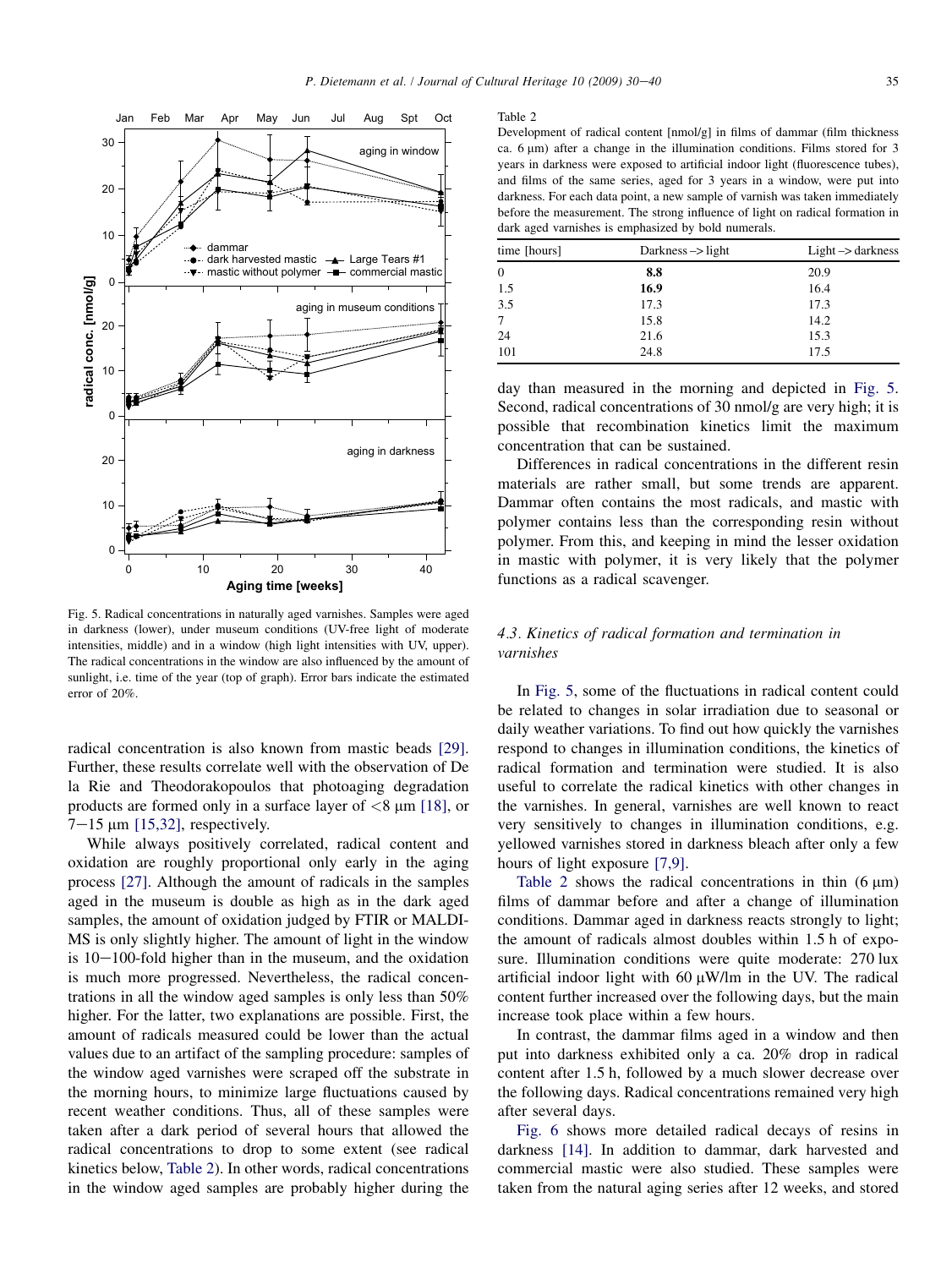<span id="page-6-0"></span>

Fig. 6. Decay of radical content in pulverized dammar and mastic samples in EPR tubes. Samples were taken from varnishes aged for 12 weeks in sunlight (solid symbols) or darkness (open symbols) and subsequently stored in darkness. For comparison with the situation in an intact varnish, the data of the last column in [Table 2](#page-5-0) are also depicted. The lines are single exponential fits to the data.

in darkness after the first EPR measurement, in the quartz EPR tubes. They were thus dark aged in pulverized form with high surface area. By contrast, the data in [Table 2](#page-5-0) were obtained from intact varnishes, from which a new sample was scraped off the substrate for each measurement. The most important result to note here is that radical decay kinetics are similar regardless of prior light exposure (although the curves obviously start from different initial values). This suggests chemical similarity of the radicals under both light and dark aging conditions. The rate of decay is high (decay constant  $= 3-5$  h) during the first day, then slows by at least a factor of 10 over the remainder of the study period. By comparison with the data in [Table 2,](#page-5-0) the pulverized samples reveal a larger initial decrease than the intact varnish, which is probably due to the increased surface area.

# 4.4. Yellowing

The relationship between yellowing and oxidation is somewhat complex. Varnish yellowing is most dramatic after initial light-induced oxidation and subsequent long-term dark storage [\[18\].](#page-10-0) This seems to show that oxidation products enhance or lead to yellowing, but that coloration often does not monotonically increase with aging because yellow compounds can be bleached by visible light. Thus, the degree of yellowing does not necessarily correlate with the degree of oxidation or age of the varnish. Over the time period of this study, yellowing and oxidation were found to be positively correlated. Continuous aging led to a monotonic increase of oxidation products and of yellowing, as seen in the mass spectra shown above ([Fig. 1](#page-2-0)) and from UV absorbance measurements (Fig. 7). The more oxidized samples (aged in the window) were also the most yellow after 42 weeks. Oxidation in these varnishes is so advanced that sufficient yellowing precursors are available to compete with the simultaneous bleaching in light. For varnishes aging in



Fig. 7. UV/VIS absorbencies at 400 nm of varnishes aged for 42 weeks in a window (solid symbols) and in darkness (open symbols). Yellowing is more pronounced in light aged samples at this stage of aging. Despite stronger oxidation, the samples without mastic polymer are clearly less discolored, although differences are still relatively small after 42 weeks.

darkness, more time is clearly needed to oxidize sufficiently to become more yellow than the light aged varnishes, as should eventually occur.

More interesting are the differences between the different resin materials. Although still similar after 42 weeks, some trends appear in the varnishes aged in darkness (Fig. 7) and under museum conditions (not shown, see [\[14, p. 195\]\)](#page-10-0). As expected, dammar shows the smallest degree of yellowing. Despite stronger oxidation, the mastic samples without polymer (mastic without polymer and dark harvested mastic) are less discolored than the polymer-containing mastics. The differences in absorbance in the samples aged in the window are less distinct than for those aged in darkness and under museum conditions, but similar trends can be seen nevertheless. Large Tears No. 1 is most yellow, while mastic without polymer and dammar are less yellow, although the differences between mastic without polymer and other mastic qualities are quite small after 42 weeks of aging at very high light intensities.

## 5. Discussion and conclusions

Our data show that the stages in the life of a mastic varnish can be described as in [Fig. 8](#page-7-0). The four stages represent distinctly different chemical compositions, but the autoxidation process is the same throughout, regardless of storage conditions. The first significant change occurs shortly after the resin comes into contact with the air, as it is exuded by the tree. Mastic then consists of mono- and triterpenes, but contains almost no radicals and is absolutely colorless [\[29\]](#page-10-0). The sunlight drying process during mastic harvest results in a dramatic increase in the radical content. During drying the monoterpenes polymerize or evaporate. The radicals start autoxidation, which completely dominates all subsequent aging. During storage as resin beads, the triterpenes on the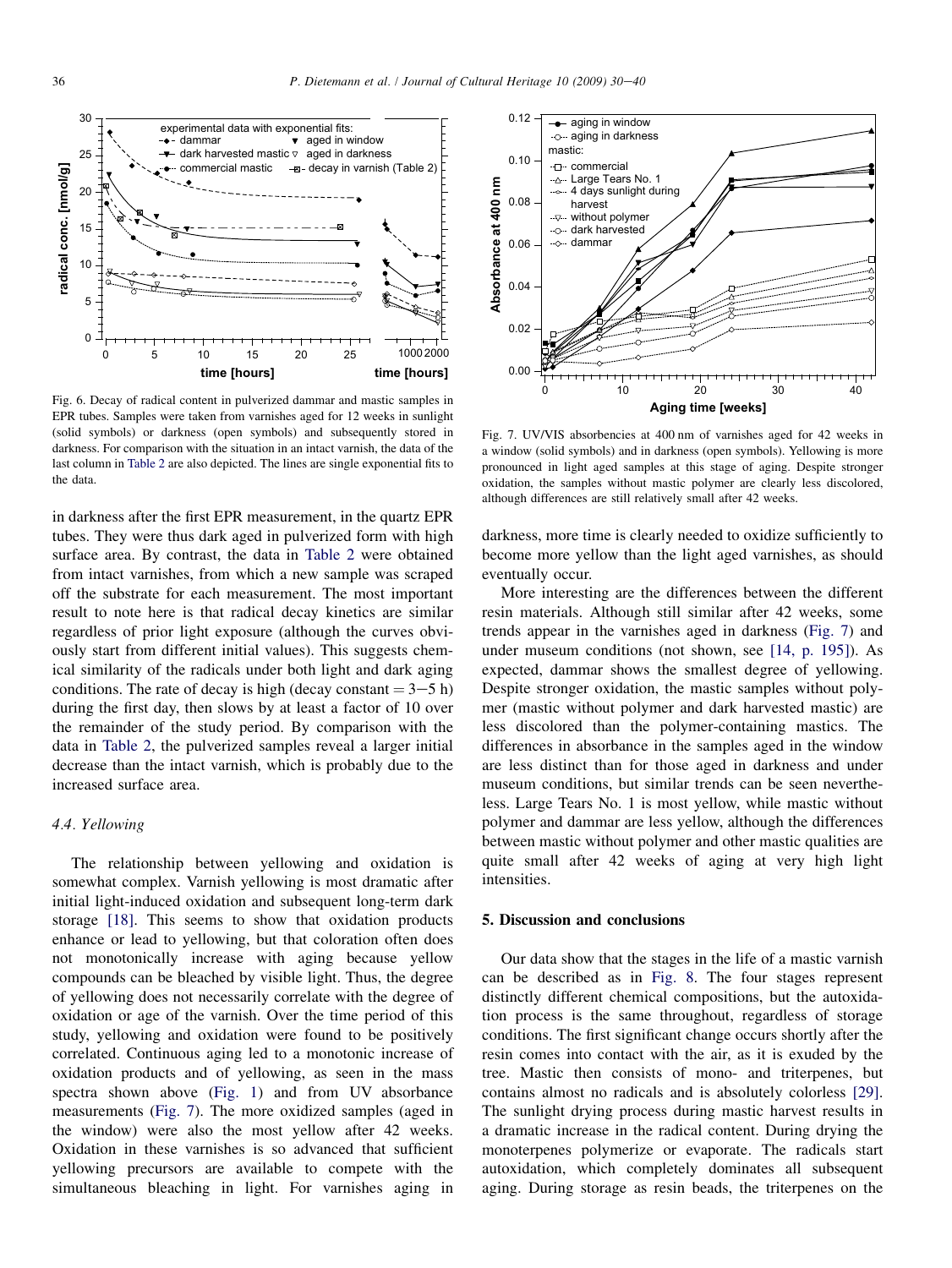<span id="page-7-0"></span>

Fig. 8. Stages in the life of a mastic varnish. The ratios of components in the pie charts are rough estimations and should not be considered precise.

surface degrade quickly. The main characteristic of this stage is the degree of yellowing, which becomes extensive in darkness. After application as a varnish, the substantially increased surface-to-volume ratio results in a further large increase in radical content, and oxidation proceeds even more rapidly, regardless of storage conditions. After a few months, most of the triterpenoids are oxidized.

## 5.1. Influence of aging conditions

In both light and darkness, the same aging products are identified by GC-MS or GALDI-MS, and these are fully consistent with autoxidative pathways. Fast oxidation of the triterpenoids corresponds to rather large amounts of radicals under all storage conditions, and radical kinetics reveal dynamic processes. The data unambiguously lead to the conclusion that aging conditions merely alter the initiation rate, but not the reaction pathway. Although this is not unusual (many materials age similarly in light and darkness [\[17,33\]\)](#page-10-0), it is in contrast to some conventional views of aging of these resins.

The belief that aging is fundamentally different in light and darkness may simply be a misunderstanding. Thomson stated that deterioration of a varnish is mainly a matter of photochemical oxidation because the energy for the chemical reactions is most likely to come from light [\[28\].](#page-10-0) De la Rie et al. drew similar conclusions, since in their studies considerably more degradation occurs in dammar during aging in light than during thermal aging [\[18,19\]](#page-10-0). However, the amount of photolytic reactions (like Norrish reaction) appears to be minimal, and realistical, moderate light levels enhance autoxidation only to a limited extent ([Figs. 1 and 3](#page-2-0)) and mainly indirectly, presumably by homolytic cleavage of peroxides (step 5 of autoxidation) by sensitizing mechanisms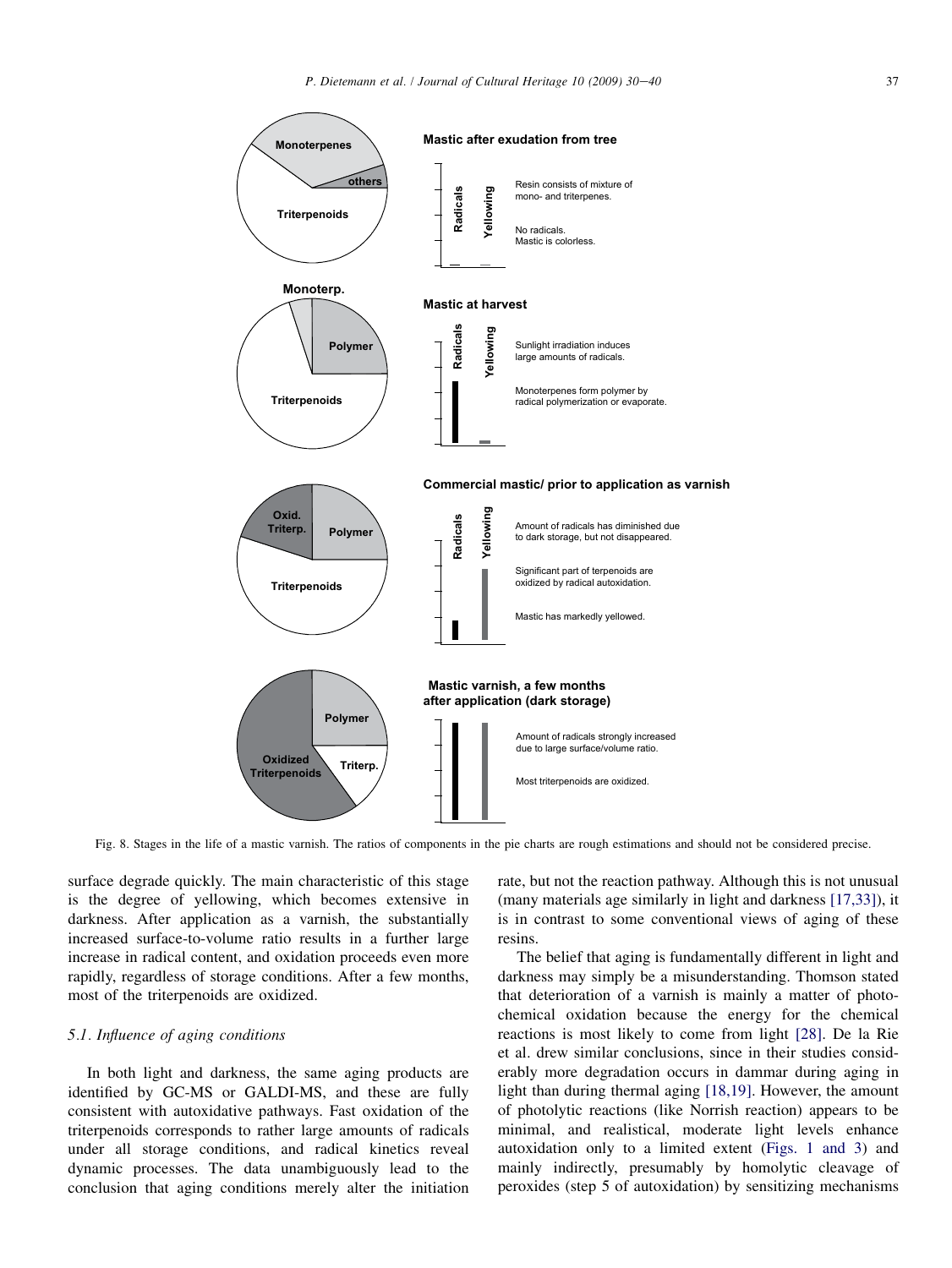[\[31\]](#page-10-0). Since peroxides are readily cleaved thermally [\[17\]](#page-10-0), the absence of light does not change the oxidative pathways in darkness, only the rate is lower. Light is clearly not necessary for autoxidative pathways in darkness (oxidation also proceeds in a previous heat aging study, see [Figs. 1 and 8](#page-2-0) in Ref. [\[18\]\)](#page-10-0). It is therefore misleading to consider the deterioration of resins as mainly photochemical oxidation, since the same processes take place without light, although at slightly lower rates. The more pronounced degradation during artificial light aging studies can be readily understood as reflective of an extremely high rate of autoxidation initiation under the extreme irradiation of those studies. It can also be stated that the museums' efforts to protect varnishes from too much light or UV is truly useful to slow down the degradation process as much as possible.

Of course Thomson's statement is correct to the extent that adding light to heat cause more chemical bonds to be broken, and more radicals to be formed. However, this does not mean that the autoxidation initiation rate drops to zero if no light is present, nor is light necessary for radical initiation in these materials. Even mastic that was strictly protected from any sunlight during its whole lifetime contains small amounts of radicals [\[29\]](#page-10-0), and varnishes made of this material have as many radicals as non-protected resins when dark aged ([Fig. 5\)](#page-5-0). Obviously there are other, currently unknown, initiators, possibly atmospheric compounds such as  $SO_2$  or  $NO_r$ . Another interesting possibility is that minor components in the resin might be involved. For example mastic has been reported to contain about 1 ppm of Mn [\[34\],](#page-10-0) and  $Mn^{2+}$  was detected in mastic by EPR [\[29\].](#page-10-0) It might well act as a catalyst for radical formation, as it does when used as a drying agent in oil paints [\[33\]](#page-10-0).

More work will be needed to elucidate the influence of such minor compounds or atmospheric pollutants on the beginning of the autoxidation chain. Once radicals are formed, formation of peroxides will take place immediately, and autoxidation is promoted further by (thermal) cleavage of peroxide bonds. Significant oxidation can then take place within few weeks, even if the varnishes and the resins prior to varnish application are strictly protected from light.

## 5.2. Yellowing

Yellowing of varnishes on paintings is usually more pronounced in darkness. Since oxidation was believed to be of minor importance under these conditions, De la Rie suggested that yellowing is a thermally activated, non-oxidative secondary reaction following photochemical oxidation [\[18\]](#page-10-0). The yellow substances proposed are unsaturated ketones, formed by aldol condensation and dehydration reactions. Ketone and hydroxy functional groups introduced by preceding autoxidation therefore enhance yellowing.

This model has been recently revised to take into account the fact that autoxidation occurs under all aging conditions [\[27\]](#page-10-0), not only in light. Radical oxidation alternating with condensation and dehydration reactions gives a straightforward explanation for the formation of unsaturated ketones or quinones, by allylic oxidation of double bonds or by introducing hydroxy and ketone groups at suitable positions for subsequent yellowing (Fig. 9). De la Rie's model of yellowing puts emphasis on the non-oxidative character of yellowing reactions, although these secondary reactions are only possible after initial oxidation ( primary reaction). In our model, however, radical oxidation, dehydration and aldol condensation are considered to be of equivalent importance. This puts more emphasis on yellowing being a consequence of oxidation. A differentiation between primary and secondary reactions then becomes useless, since oxidation could equally be interpreted as a secondary reaction following primary thermal reactions due to formation of double bonds that enhance autoxidation.

Despite stronger oxidation occurring in light, yellowing is usually less pronounced in light aged films than in dark aged films, very probably due to simultaneous bleaching. In relatively fresh varnishes, however, the extent of oxidation can limit yellowing, and the more strongly oxidized varnishes aged in light may be more yellow than aged in darkness [\(Fig. 7\)](#page-6-0). In previously photoaged varnishes, enough oxygen is incorporated in the form of ketones and hydroxy moieties that the same yellow substances develop even under a nitrogen atmosphere, as in De la Rie's heat aging study [\[18\].](#page-10-0) Under normal



Fig. 9. Autoxidation occurring in darkness gives a straightforward explanation for yellowing. Allylic oxidation (AO) alternating with non-oxidative dehydration or condensation reactions  $(\triangle)$  leads to large unsaturated systems causing yellowing. Autoxidative introduction of hydroxy groups followed by elimination of water can enlarge pre-existing unsaturated systems. The example shown is speculative; it is thought to demonstrate the principle of how large unsaturated systems might be formed from single ketones and double bonds.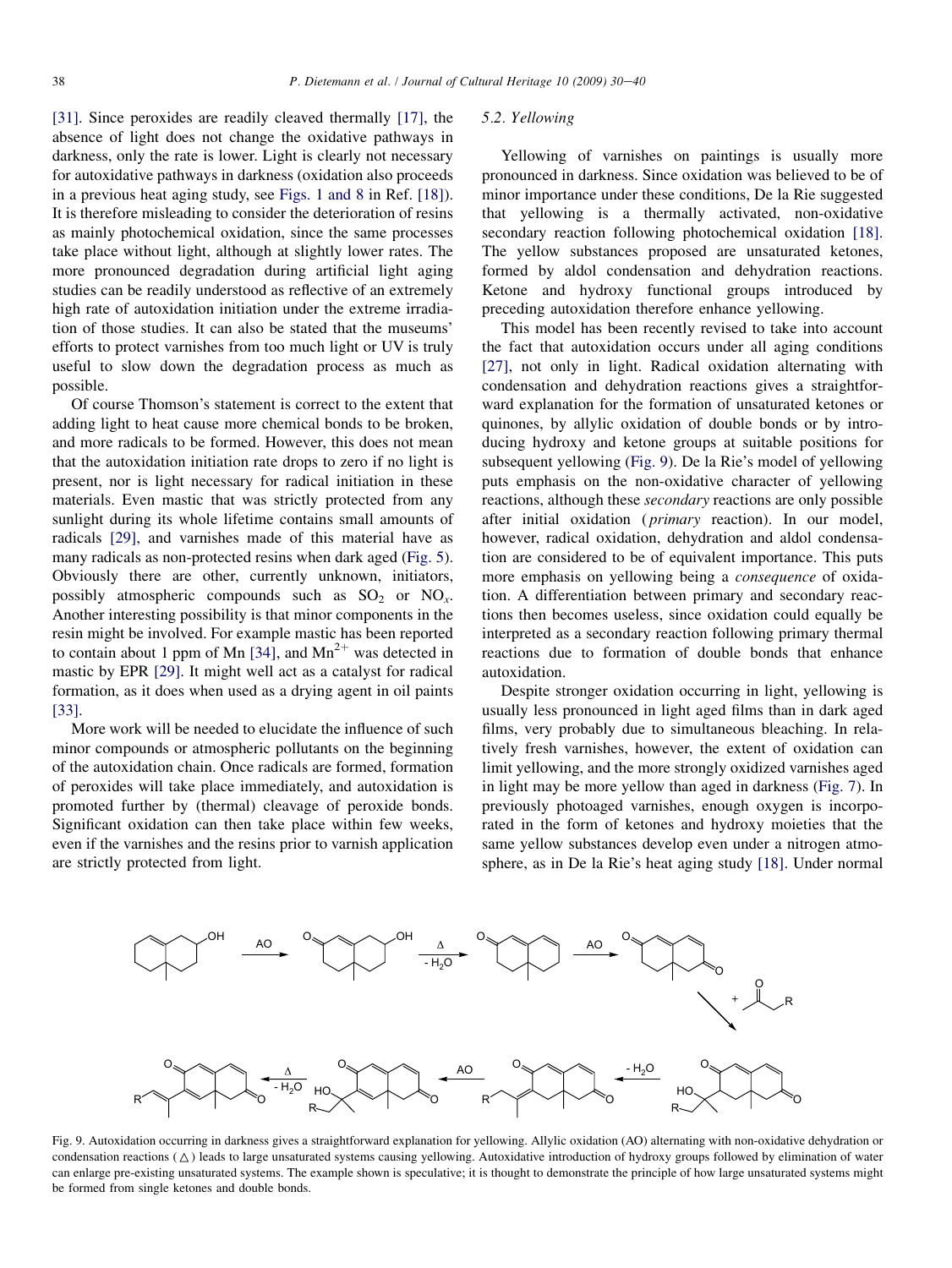<span id="page-9-0"></span>conditions, however, autoxidation continues and enhances yellowing in both light and darkness.

It is interesting to note that bleaching of dark aged yellowed varnishes takes place on a similar time scale [7 (p. 70),9] as the increase in radical content [\(Table 2\)](#page-5-0), that is within a few hours after change of illumination conditions. It might thus be that bleaching proceeds by disruption of delocalized chromophore systems by radical attack. Yellow compounds could also absorb visible light and destroy peroxides in their vicinity by sensitizing mechanisms [\[31\],](#page-10-0) the resulting radicals attacking the delocalized systems.

### 5.3. Influence of resin composition

Mastic is known to yellow more than dammar. It might be concluded that dammar is more stable than mastic, but [Figs. 5](#page-5-0) [and 6](#page-5-0) show that dammar usually contains more radicals than mastic, and oxidation proceeds very rapidly ([Figs. 1 and 2\)](#page-2-0). Thus it seems reasonable that particular components of mastic are responsible for its pronounced yellowing predisposition, and not simply the disposition to radical oxidative degradation.

The possible yellowing influence of individual triterpenoid compounds, especially those with a polypodatriene structure, has been discussed elsewhere [\[29\].](#page-10-0) The present natural aging study did not provide new information about such compounds, but rather suggests that the mastic polymer is important in yellowing: mastic with the polymer fraction removed and mastic harvested in darkness, which also lacks polymer, contain more radicals and oxidize more quickly, but are less yellow than polymer-containing mastics. This is a new finding and counterintuitive, because one would expect a higher degree of oxidation to result in stronger yellowing under the same aging conditions. Thus, the polymer seems to enhance the pronounced yellowing predisposition of mastic, presumably by acting as a radical scavenger. Since the polymer is highly unsaturated [\[35\],](#page-10-0) formation of delocalized chromophores by allylic oxidation is expected to rapidly lead to strong yellowing. Additional data from artificial aging studies show that pure polymer isolated from mastic yellowed strongly within a short time, while traces of triterpenoids remaining in the polymer were very resistant to oxidation (data not shown).

# 5.4. Outlook

Harvesting of mastic without exposure to light was not successful in reducing or limiting oxidative degradation during aging as a varnish, which shows that light is not required for radical initiation. On the other hand, removal of the polymer might be a simple and straightforward way to obtain an improved mastic varnish material, at least as far as yellowing is concerned. The associated enhanced oxidation could be compensated by other means, for example by addition of photostabilizers such as hindered amine light stabilizers (HALS). These have been shown to work well only if UV light is excluded [9,19]. It might be that the breakdown of HALS in the presence of artificial UV light is an artifact, as with the formation of large amounts of Norrish-type aging products (see above), and that HALS are able to function in natural aging with UV. This was already indicated by Carlyle et al. [9]. However, more work has to be done to evaluate the value of such modified varnish materials for their use on real paintings, including, for example, the effect of polymer removal on the mechanical properties of the varnish.

# Acknowledgements

We wish to thank the Art Museum of Zurich and its team of restorers for letting us perform the natural aging under museum conditions, as well as Thomas Zirlewagen and the Swiss Institute for Art Research for help with the preparation of the varnishes for the natural aging series, and for the use of the FTIR microscope. We thank Prof. A. Schweiger for measurement time on the EPR spectrometer, and Stefan Zumbühl, Fachhochschule Bern, for the aging facilities. We are grateful to Sonja Hennessey, Isidoros Tsampis, Jannis and Maria Siderakis, and John Perikos and the Chios Gum Mastic Growers Association for their help and support on Chios. Partial financial support from the Roche Research Foundation is gratefully acknowledged.

## References

- [1] E.R. De la Rie, Old master paintings: a study of the varnish problem, Anal. Chem. 61 (1989) 1228A-1240A.
- [2] S. Zumbühl, R.D. Knochenmuss, S. Wülfert, Rissig und blind werden in relativ kurzer Zeit alle Harzessenzfirnisse, Zeitschrift für Kunsttechnologien und Konservierung 12 (1998) 205-219.
- [3] N. Stolow, Solvent action, in: R.L. Feller, N. Stolow, E.H. Jones (Eds.), On Picture Varnishes and Their Solvents, National Gallery of Art, Washington D.C., 1985 pp. 47-116.
- [4] D. Erhardt, J.-S. Tsang, The extractable components of oil paint films, in: J.S.Mills, P. Smith (Eds.), Cleaning, Retouching and Coatings. Technology and Practice for Easel Paintings and Polychrome Sculpture, Contributions to the IIC Brussels Congress,  $3-7$  September 1990, pp. 93-97.
- [5] K. Sutherland, The extraction of soluble components from an oil paint film by a varnish solution, Stud. Conservat.  $45$  (2000)  $54-62$ .
- [6] E.R. De la Rie, Stable varnishes for old master paintings, PhD thesis, University of Amsterdam, 1988.
- [7] G.A. Van der Doelen, Molecular studies of fresh and aged triterpenoid varnishes, PhD thesis, University of Amsterdam, 1999.
- [8] S. Zumbühl, Einfluss der Oxidationsprodukte auf das mechanische Filmverhalten von Naturharzfirnissen, Diploma thesis, Schule für Gestaltung Bern, 1996.
- [9] L. Carlyle, N.E. Binnie, G. Van der Doelen, J. Boon, B. McLean, A. Ruggles, Traditional Painting Varnishes Project: Preliminary Report on Natural and Artificial Aging and a Note on the Preparation of Crosssections, Postprints of Firnis, Material Aesthetik Geschichte, International Kolloquium, Braunschweig, 1998, pp. 110-127.
- [10] M.P. Colombini, F. Modugno, S. Giannarelli, R. Fuoco, M. Matteini, GC-MS characterization of paint varnishes, Microchem. J. 67 (2000) 385-396.
- [11] E. Wenders, Dammar als Gemäldefirnis, Zeitschrift für Kunsttechnologie und Konservierung 15 (2001) 133-162.
- [12] D. Scalarone, J. Van der Horst, J.J. Boon, O. Chiantore, Direct-temperature mass spectrometric detection of volatile terpenoids and natural terpenoid polymers in fresh and artificially aged resins, J. Mass Spectrom. 38 (2003) 607-617.
- [13] U. Weilhammer, Der Einfluss von Kunstharzüberzügen auf das Alterungsverhalten von Naturharzfirnissen, Zeitschrift für Kunsttechnologie und Konservierung 17 (2003) 397-406.